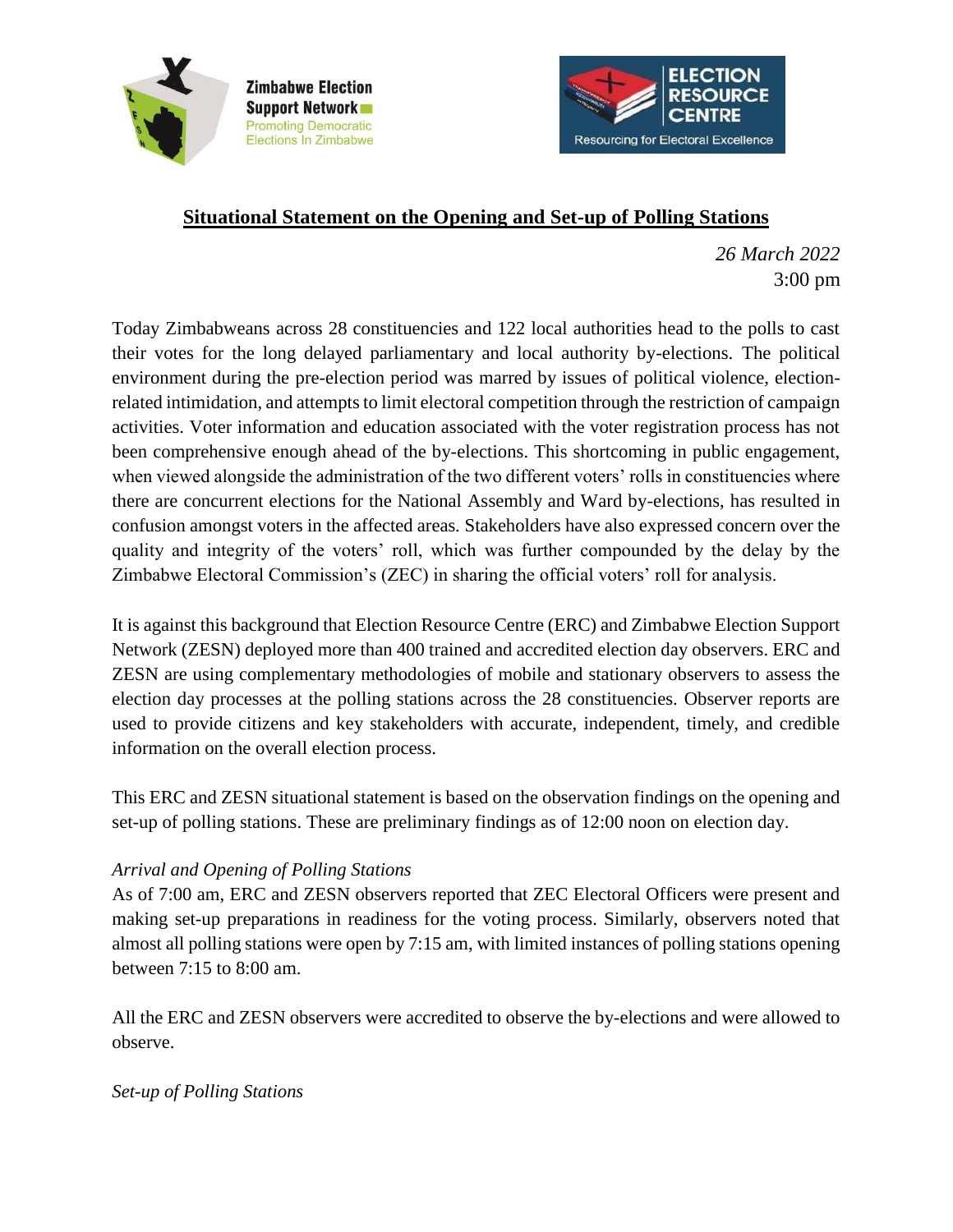Polling stations require critical materials for the election to be conducted. These include: ballot boxes, ballot papers, indelible ink, official stamps, and availability of the biometric voters' roll. During the set-up and opening of the polling stations for voting, ERC and ZESN observers reported that: all the parliamentary and local authority ballot boxes were present and all ballot boxes were shown to be empty. In addition, all had the correct ballot papers, indelible ink for marking the voters' fingers and the biometric voters' roll with voters' photographs. Observers also reported that most polling stations were set-up in a way that allowed for voters to mark their ballot in secret.

#### *Presence of Party Agents*

Political parties are key stakeholders in the electoral processes and their presence can increase trust and accountability in the election. Observers reported that in most of the polling stations there were agents for ZANU-PF and CCC. There were also agents for the MDC-Alliance and other parties, but to a lesser extent.

### *Presence of Uniformed Security Personnel (Zimbabwe Republic Police)*

Uniformed security officers are key ingredients in maintaining peace and order as well as maintaining security for the electoral officials, election materials, equipment, and the citizens. ERC and ZESN observers reported that in almost all the polling stations there were security officials stationed at the polling stations. However, at a limited number of polling stations concerns were raised around unclear positioning of police officers as most polling stations had a police officer inside and another stationed outside. This was noted at Magwegwe Primary in ward 18 of Magwegwe Constituency, Msitheli High School in ward 19 of Pelandaba-Mpopoma, and Robert Sinyoka polling station ward 17 in Pumula Constituency, among others.

### *Electoral Officials*

The ERC and ZESN observers generally reported that there was an adequate number of ZEC officials across polling stations observed. Additionally, gender balance across ZEC staff, including the Presiding Officer, was upheld at most polling stations.

### *Accessibility*

Polling stations must be accessible to voters, including those with limited mobility or disability to ensure they have an equal opportunity to vote. ERC and ZESN observers reported that a number of polling stations were not easily accessible such as Epworth, Murehwa South, and Chivi South.

### **Critical Incidents**

*High Number of Assisted Voters:* At Mangani Business Centre Tent A in Binga North Constituency, ERC and ZESN observers reported a high number of assisted voters (over 75) by mid-day. Observers reported that traditional leaders brought groups of voters to the polling station with an instruction for them to ask to be assisted to vote for the ZANU-PF candidate.